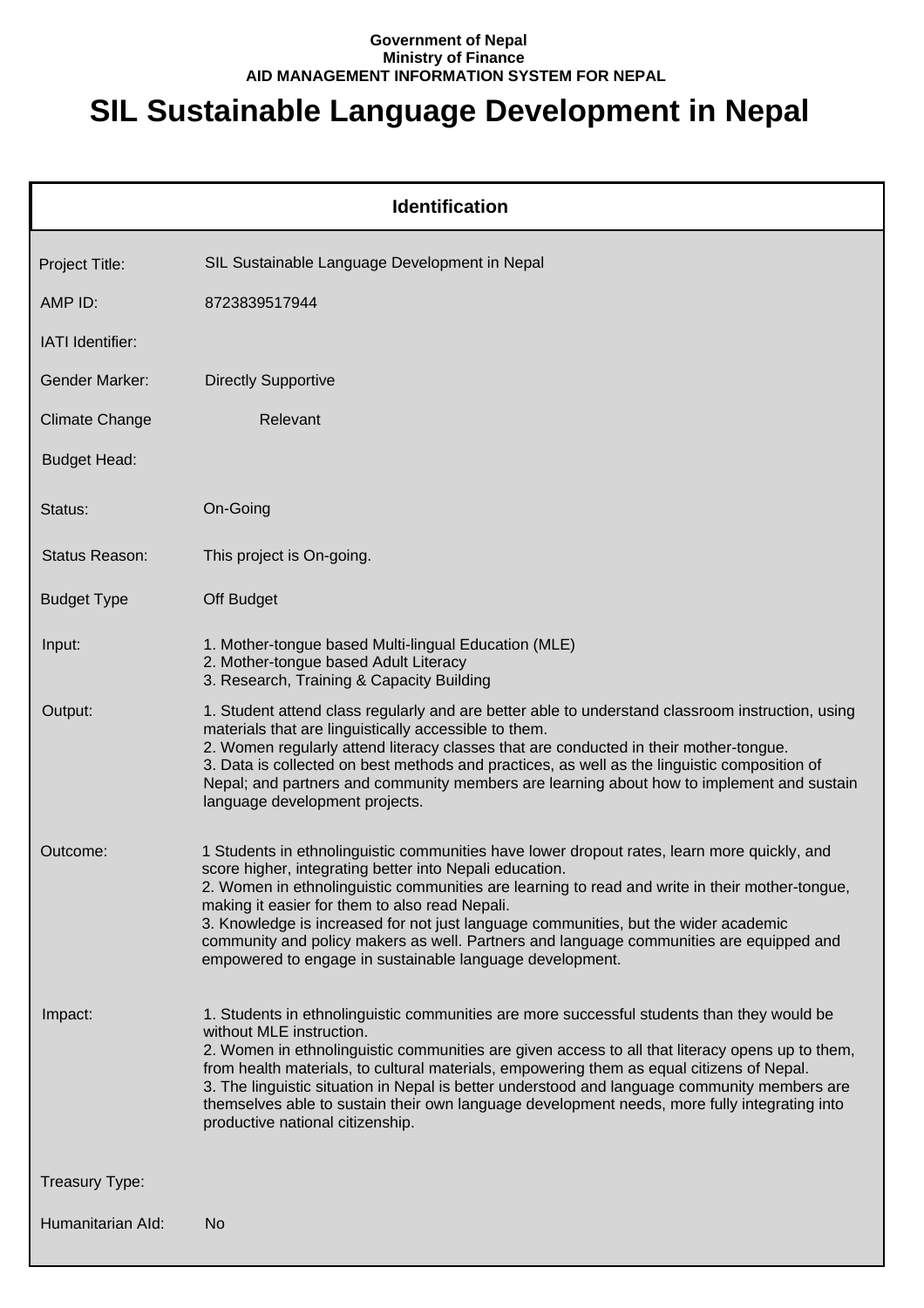| Location     |            |  |
|--------------|------------|--|
| Location     | Percentage |  |
| <b>NEPAL</b> | 100.0%     |  |

| <b>National Plan</b>                                                            |            |
|---------------------------------------------------------------------------------|------------|
| Program                                                                         | Percentage |
| [ Education ] [ Social Development Policy ] [ National Development Plan (NDP) ] | 100.0%     |

| <b>Sector</b>                           |            |  |
|-----------------------------------------|------------|--|
| Sector                                  | Percentage |  |
| Nepal Sector Classification EDUCATION 0 | 100.0%     |  |
| Nepal Functional Coding EDUCATION 0     | 100.0%     |  |

| <b>Implementing/Executing Agency</b>         |        |  |
|----------------------------------------------|--------|--|
| Donor                                        |        |  |
| SIL International Nepal                      | 0.0%   |  |
| <b>Responsible Organization</b>              |        |  |
| Ministry of Women, Children & Social Welfare | 100.0% |  |
| <b>Executing Agency</b>                      |        |  |
| <b>SIL International Nepal</b>               | 100.0% |  |
| <b>Implementing Agency</b>                   |        |  |
| Non Governmental Organisations               | 100.0% |  |

| <b>Funding</b>             |                       |                    |                               |            |                     |
|----------------------------|-----------------------|--------------------|-------------------------------|------------|---------------------|
| Transaction<br>Date        | Type of<br>Assistance | Mode of<br>Payment | Post Earthquake<br>Assistance | Commitment | <b>Disbursement</b> |
| <b>UNDISBURSED BALANCE</b> |                       |                    | null                          |            |                     |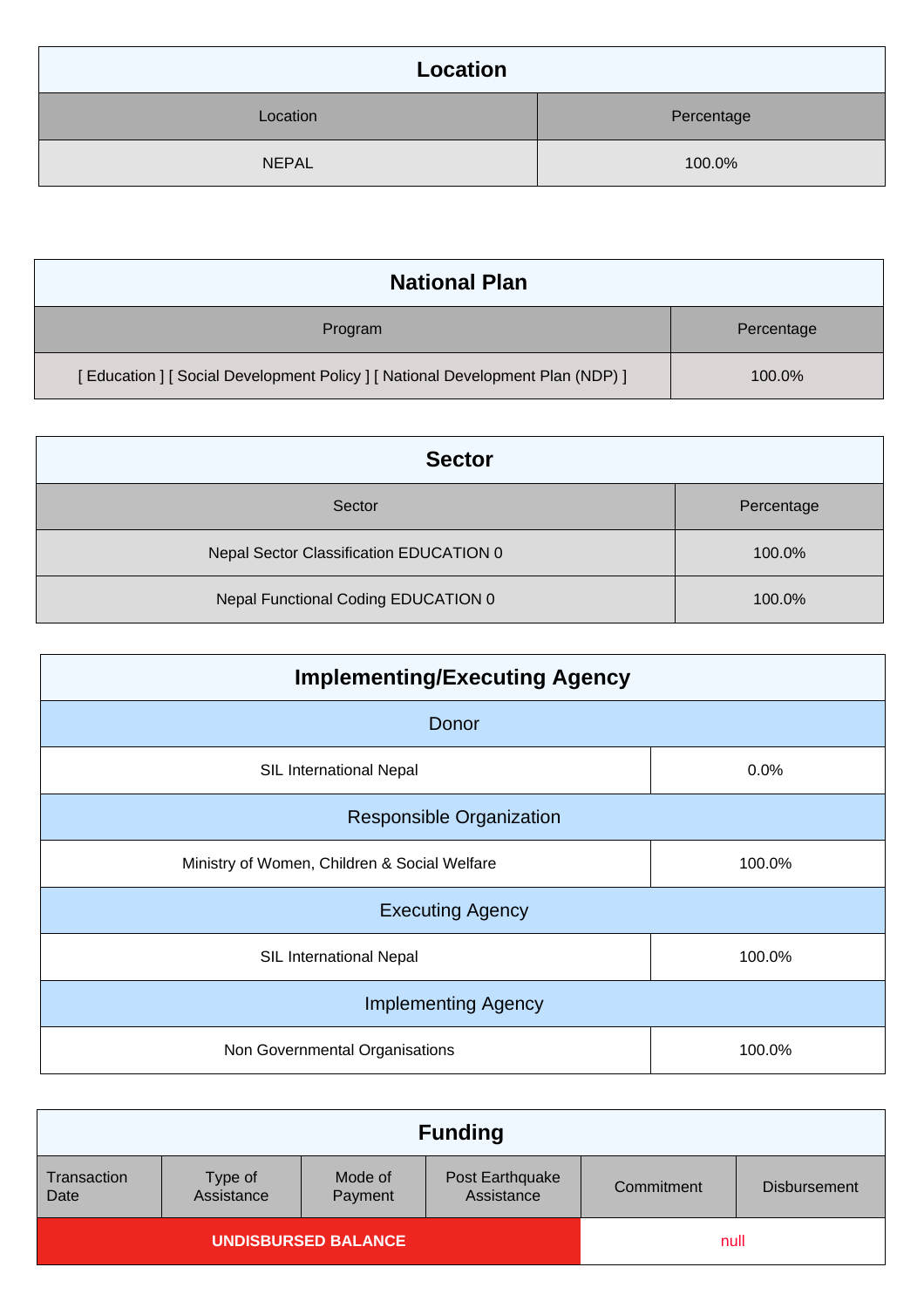| Transaction<br>Date             | Type of<br>Assistance          | Mode of<br>Payment    | Post Earthquake<br>Assistance | Commitment | <b>Disbursement</b> |
|---------------------------------|--------------------------------|-----------------------|-------------------------------|------------|---------------------|
|                                 | <b>SIL International Nepal</b> |                       |                               |            |                     |
|                                 |                                |                       | <b>Actual</b>                 |            |                     |
| 7/13/2017                       | <b>Grant Aid</b>               | <b>Direct Payment</b> | No                            | 0          | 57,275              |
| 10/12/2017                      | <b>Grant Aid</b>               | <b>Direct Payment</b> | No                            | 1,439,387  | 10                  |
| 6/25/2018                       | Grant Aid                      | <b>Direct Payment</b> | No                            | 0          | 213,697             |
| 6/28/2019                       | <b>Grant Aid</b>               | <b>Direct Payment</b> | N <sub>o</sub>                | 0          | 181,194             |
| 2/23/2022                       | <b>Grant Aid</b>               | <b>Direct Payment</b> | No                            | 262,875    | Ю                   |
| 7/15/2020                       | <b>Grant Aid</b>               | <b>Direct Payment</b> | No                            | 0          | 122,226             |
| 1/13/2021                       | <b>Grant Aid</b>               | <b>Direct Payment</b> | No                            | 0          | 120,966             |
| 7/15/2021                       | <b>Grant Aid</b>               | <b>Direct Payment</b> | No                            | Ю          | 23,901              |
| 1/14/2022                       | <b>Grant Aid</b>               | <b>Direct Payment</b> | No                            | 0          | 104,052             |
| <b>Total</b>                    |                                |                       | 1,702,261                     | 823,307    |                     |
| Total (SIL International Nepal) |                                |                       | 1,702,261                     | 823,307    |                     |
| <b>UNDISBURSED BALANCE</b>      |                                |                       | 878,954                       |            |                     |

| <b>Progress Achieved</b>       |
|--------------------------------|
| Progress Achieved:             |
| Key Problems:                  |
| Steps Taken to Solve Problems: |